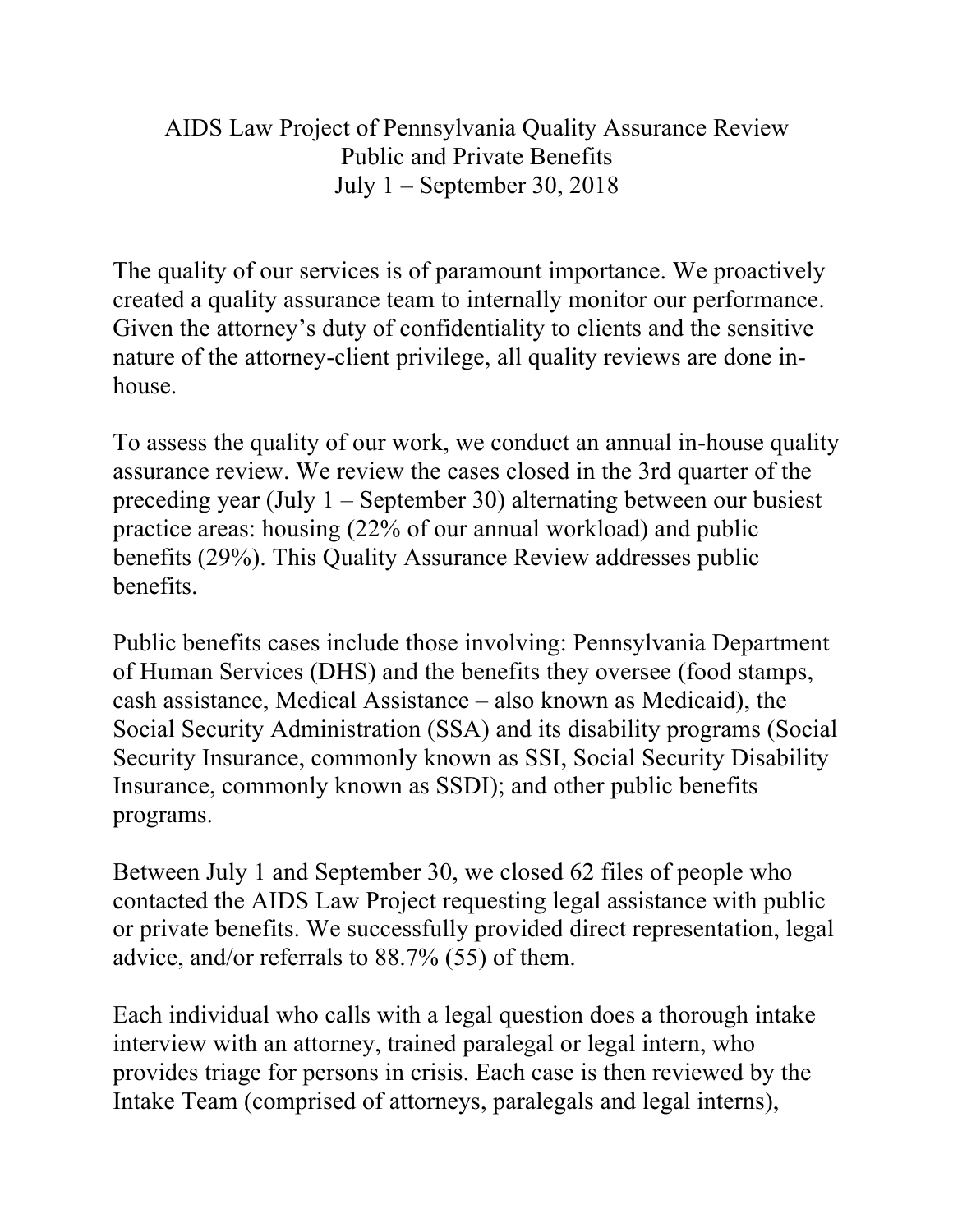which determines an appropriate course of action. Sometimes staff will represent clients in administrative law judge hearings. Other times, staff will help by informally negotiating an agreement with another party, such as the SSA. Clients needing assistance in a practice area outside our scope of expertise (such as Veterans Affairs (VA) benefits) are referred to a volunteer attorney. Callers seeking information on their legal rights receive follow-up phone calls, meetings, or written information.

This Quality Assurance Review examines the outcome of all public and private benefits cases closed between July 1 and September 30, 2018.

In analyzing outcomes, we qualified an interaction as successful if we addressed the issue for which the client sought assistance.

We address clients' concerns in a variety of ways. In this report, the following categories are used:

Representation and/or Advocacy: This category covers any instance in which a staff member of the AIDS Law Project represented a person in a hearing or contacted any third party on behalf of a client.

Legal Advice/Information: This is the broadest outcome category and includes every time a staff member spoke to a client post-intake, whether it was to explain a person's rights regarding Medical Assistance or to advise a client to appeal an SSI denial.

Referral: To best utilize our limited resources, we occasionally refer clients to the private bar, other public-interest law firms, or other social service organizations.

Unreachable Clients: We attempt to assist all clients who contact us. Even those clients with whom we are unable to maintain contact, we attempt to provide referrals and/or legal advice.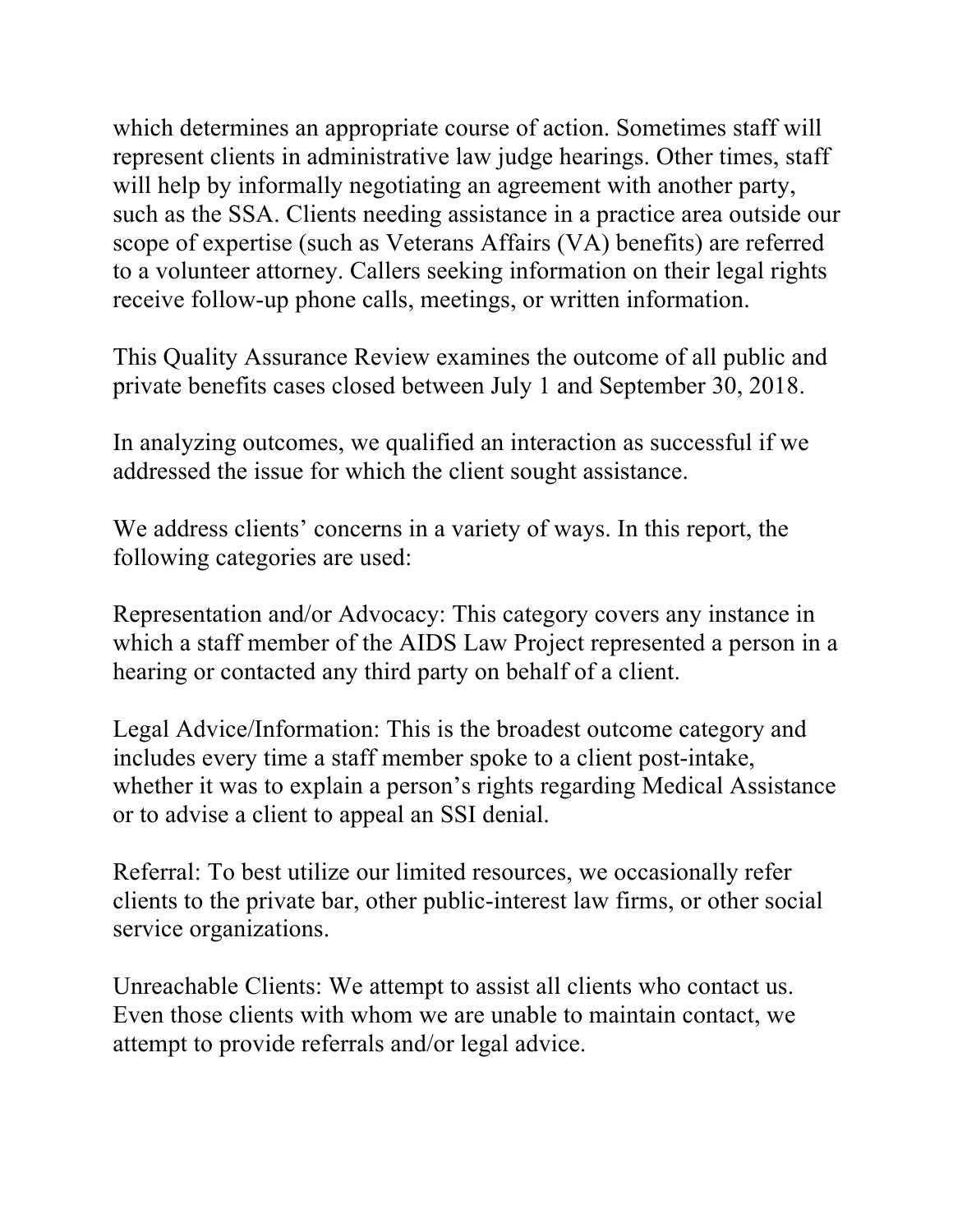#### **State Funded Benefits** 20 Intakes

### **Medical Assistance (MA)**

8 Intakes

8 clients contacted AIDS Law Project of Pennsylvania with questions and/or issues regarding Medical Assistance eligibility.

Representation and/or Advocacy (5)

We successfully represented and/or advocated on behalf of 5 clients. We represented 4 clients in maintaining public benefits from notices of termination. 2 of these clients were sent notices of termination because their income was too high and we successfully argued that their benefits be reevaluated in the MAWD category instead. 1 client had his benefits terminated because he did not provide the documents that the County Assistance Office asked for and we helped the client obtain these documents. 1 client's appeal was based on the fact that his MA benefits were terminated and the CAO failed to send a notice. Finally, we advocated for 1 client who believed his MA benefits were terminated, but with advocacy to the Department of Human Services we learned that the client had a new managed care plan.

# Legal Advice/Information (3)

1 client who was job-searching and without medical insurance and we provided information on the income limits for MA and MAWD. We provided information on managed care plans for 1 client when MA transitioned from fee-for-service to managed care plans. 1 client was concerned about his MA coverage when he received a bill that he thought he would not have to pay, but after ALPP asked him to send the bill to analyze and advise further the client subsequently reported it was no longer an issue.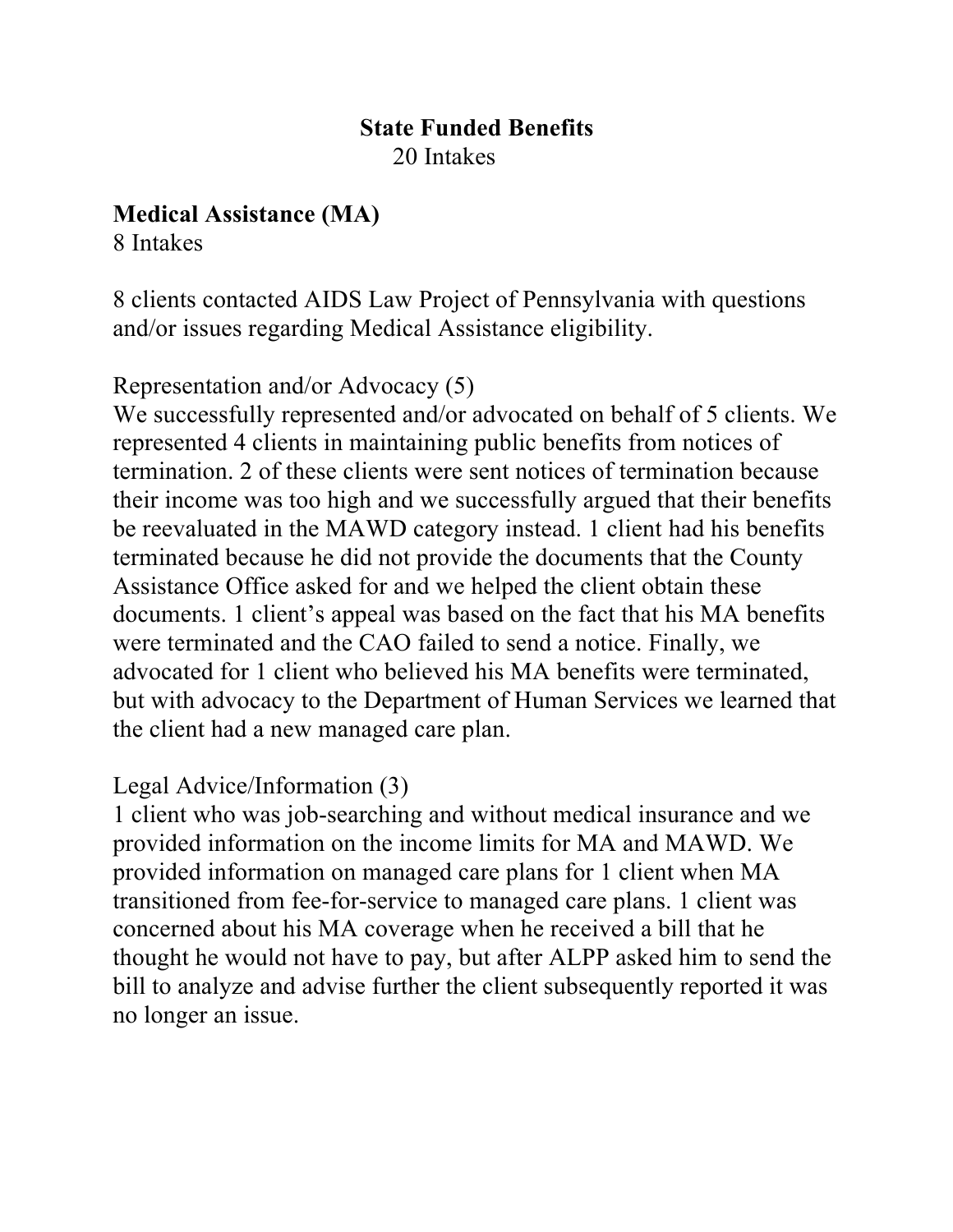#### **Medical Assistance for Workers with Disabilities (MAWD)** 7 Intakes

7 clients contacted us with issues regarding MAWD eligibility.

Representation and/or Advocacy (3)

We successfully reinstated one client's MAWD which DHS erroneously terminated, because his income was higher than the general MA eligibility, without applying the higher limits for MAWD.

We obtained retroactive MAWD coverage of a large medical bill incurred by a client during a period of no insurance.

A third client was sent a termination notice because the County Assistance Office stated he was behind in his premium payments. Our client paid by check and the CAO had failed to cash the check for nearly six weeks. We were able to resolve this issue and our client now pays by prepaid money orders.

Legal Advice/Information (3)

Two clients sought information on eligibility requirements; 1 asked about how to obtain the bank account and employer documentation required for the application, and the other asked if a settlement from a legal dispute would affect his benefits. A client who is a medical case manager sought advice on the earned income deductions for MAWD so he could better assist his clients. We advised on the rules and instructed the case manager to have any clients with issues to call us directly to conduct intakes.

Unreachable Clients (1)

1 client stated in his intake that his MAWD had been terminated, but he became unreachable after the intake process.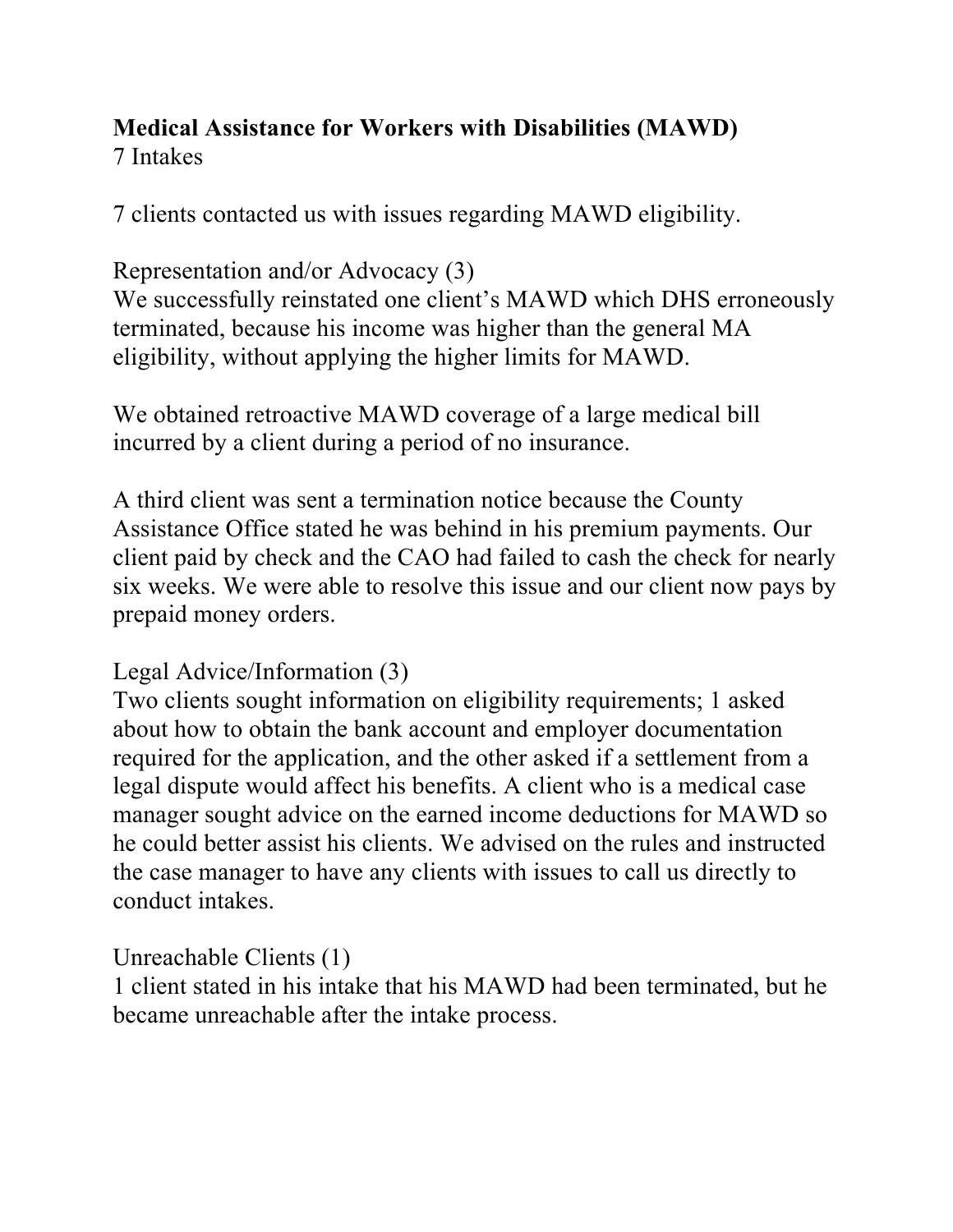## **Special Pharmaceutical Benefits Program (SPBP)** 1 Intake

We assisted 1 client with an issue relating to the state-run AIDS drug assistance program.

Legal Advice/Information (1) We provided advice to 1 client who was confused about his eligibility for renewal. His SPBP was renewed shortly after the intake.

## **Supplemental Nutrition Assistance Program (SNAP)** 3 Intakes

3 clients contacted us for assistance with SNAP.

Representation and/or Advocacy (1)

We successfully advocated for 1 client to the County Assistance Office that had incorrectly assumed that she was ineligible for SNAP, because of her immigration status.

Legal Advice/Information (2)

We advised 2 clients of their eligibility for SNAP. Both were concerned about the impact of their criminal records on their eligibility. We discovered that 1 client was actually ineligible because he had failed to complete the required interview and we advised him to reapply. We assured the other client that criminal records do not affect SNAP eligibility.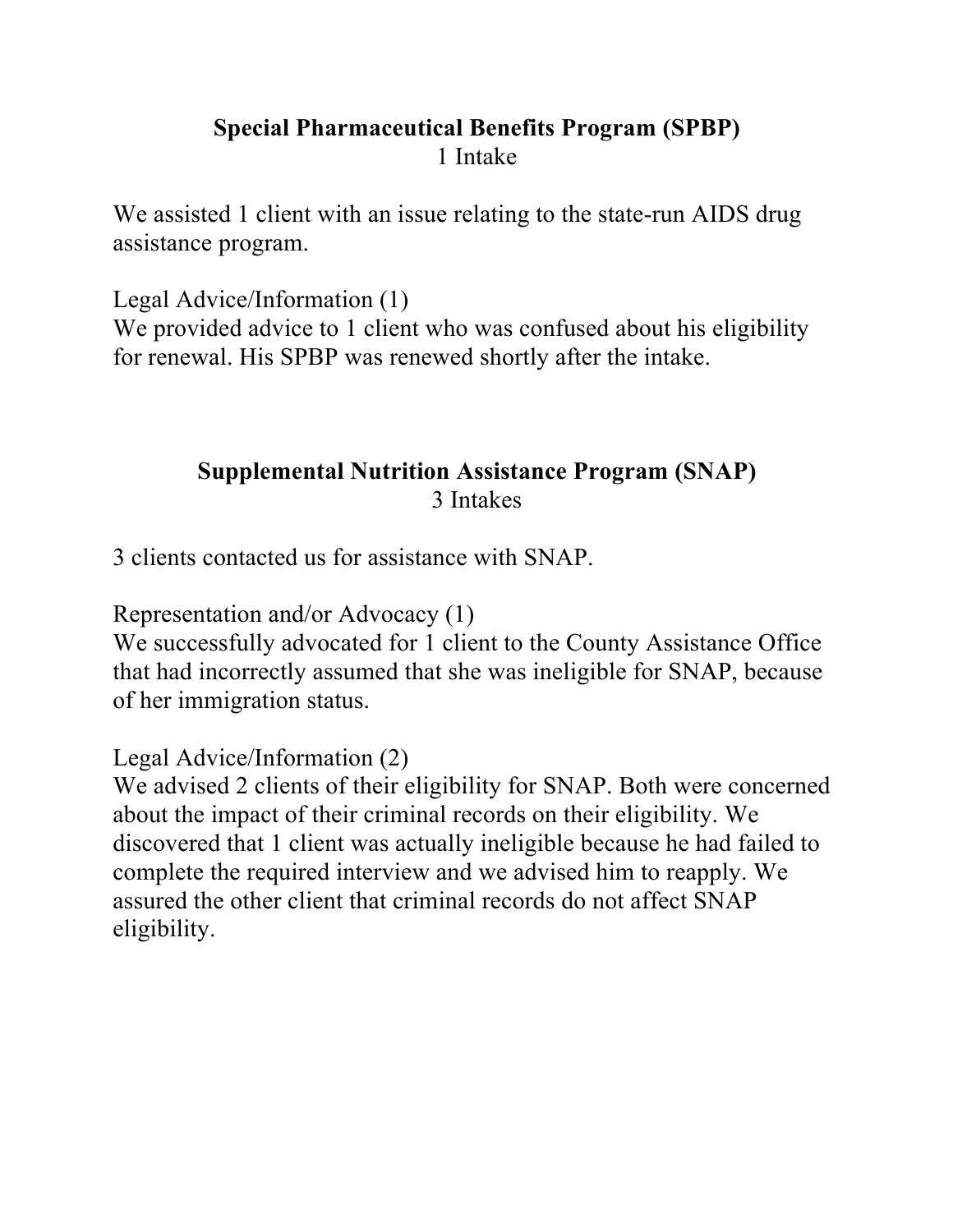### **Reduced Fare Transportation** 1 Intake

1 client contacted us with an issue with his reduced fare card that he receives through the state.

Legal Advice/Information (1)

1 client called us asking for assistance for replacing a reduced fare SEPTA card. We provided advice on where to replace it, but the issue had resolved by the time we contacted the client.

#### **Marriage** 2 Intakes

2 clients called us with questions about how marriage would impact their benefits.

Legal Advice/Information (1) We advised 1 client on the effect marriage would have on SSD.

Unreachable Clients (1)

1 client became unreachable after the initial intake process. We sent this client a letter requesting more information in order to provide specific advice, but he did not follow up.

#### **Back to Work** 7 Intakes

We assisted 7 clients with back to work issues.

Representation and/or Advocacy (2) We successfully represented 2 clients in maintaining their benefits when going back to work.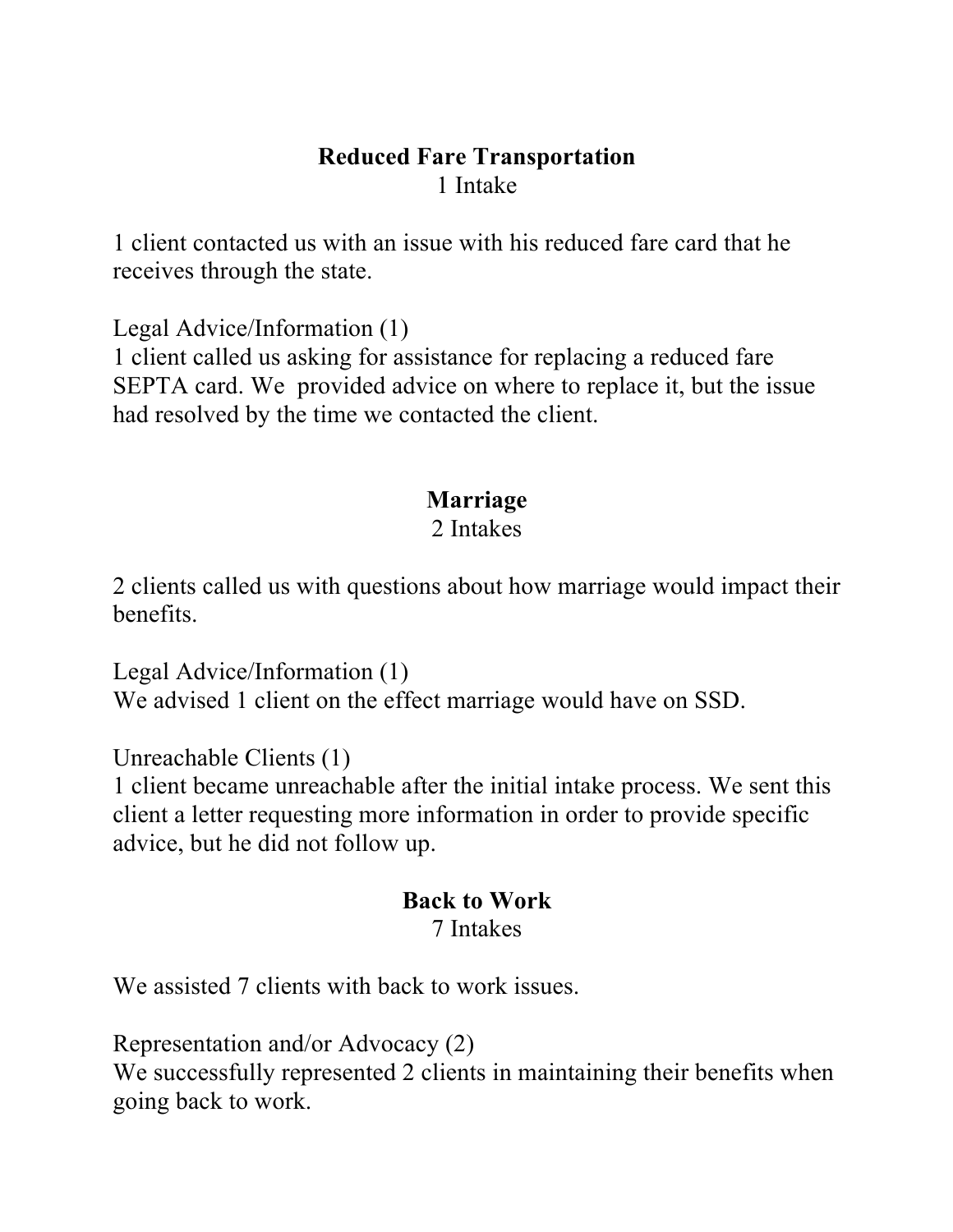Legal Advice/Information (5) We provided information about the back to work rules to 5 clients.

#### **Federally Funded Benefits** 29 Intakes

SSD/SSI Eligibility, Appeals, and Applications 20 Intakes

Representation and/or Advocacy (9)

We successfully represented 9 clients. We advocated on behalf of 1 client in applying for benefits and obtained benefits for him. We confirmed benefits for 2 clients via advocacy with the SSA. We successfully represented 3 clients in appealing from terminations of their SSI or SSD benefits: 1 of whom the SSA believed was married and terminated her benefits, but we proved that she was unmarried. For another 1 of these clients, the SSA had counted her student loans as resources. We reminded SSA that student loans are not resources. We represented 1 client in an appeal of his cessation of benefits from a Continuing Disability Review and the client's SSD benefits were maintained. We represented 3 additional clients in SSA appeals, but 1 client failed to appear to the hearing, 1 decided to withdraw to go back to work, and we discovered that 1 client was ineligible and withdrew representation.

### Legal Advice/Information (7)

We provided legal information to 7 clients. 3 requested information about eligibility, 1 requested information about reporting resources, and 1 had questions about representative payees. 1 person asked for assistance with applying for benefits and we provided basic information. We advised 1 client on the Continuing Disability Review (CDR) process and which forms to submit. We did not represent this client because she was already represented by her medical case manager who worked with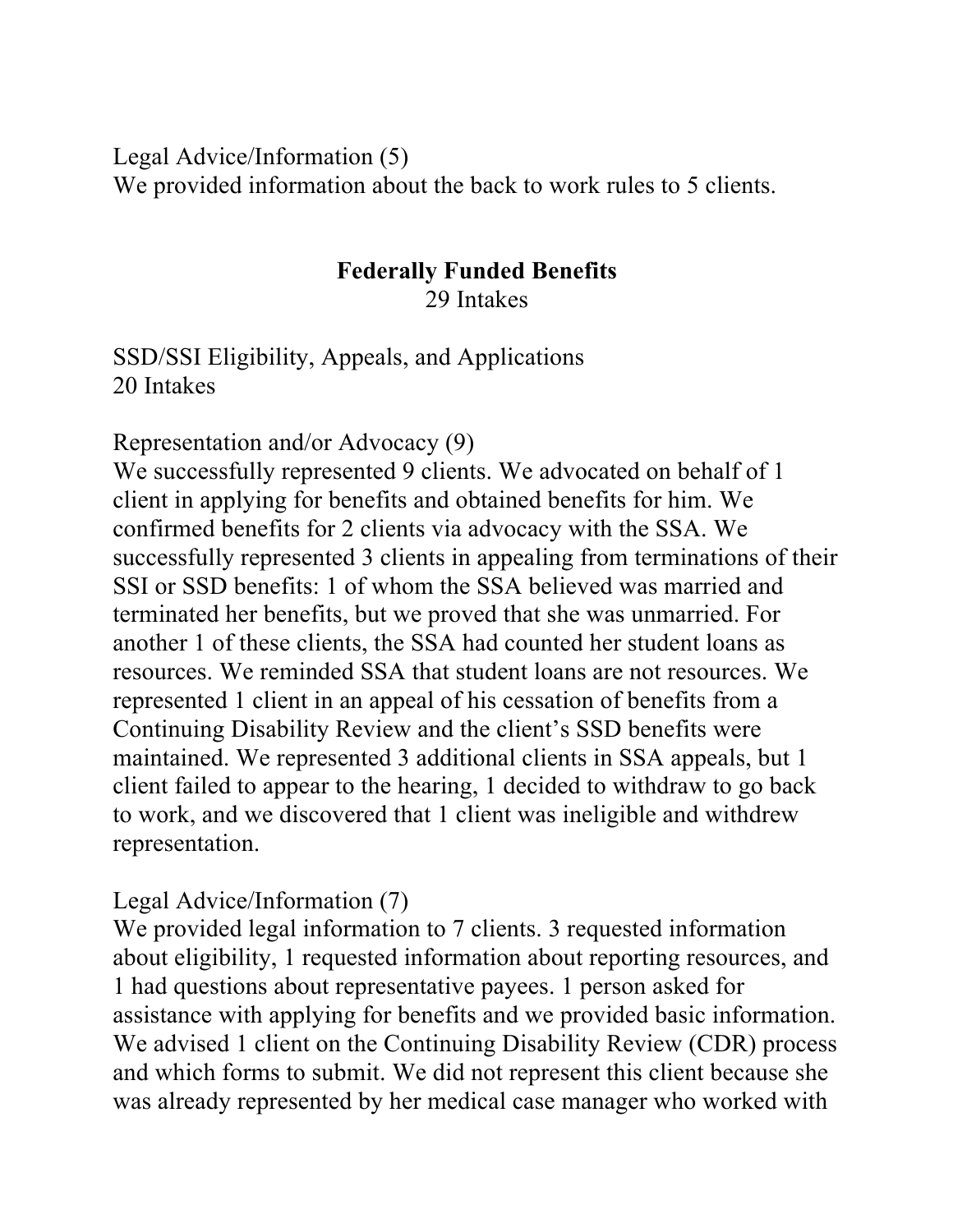a medical team.

Referrals (1) We provided a referral for 1 Pennsylvania client whose geographic location prevented ALPP from representing him.

Unreachable Clients (3) 3 clients became unreachable after completing intakes on SSA matters.

## **Overpayments** 5 Intakes

Legal Advice/Information (4)

We advised 4 clients on overpayment issues. After receiving information on 1 of these client's income and expenses, we assisted that client in entering a payment plan to address his overpayment issue.

Unreachable Clients (1)

We could not reach 1 client after he conducted an intake on an overpayment issue.

### **Medicare**

#### 4 Intakes

Representation and/or Advocacy (2)

We successfully advocated for 2 clients in Medicare coverage: we represented 1 client in applying for Medicare Part B, and we advocated for 1 client in getting a medical bill paid by the hospital, even though it was not covered by Medicare.

Legal Advice/Information (2)

We provided legal advice to 2 clients about Medicare issues. 1 client sought advice about when to apply for Medicare and we provided